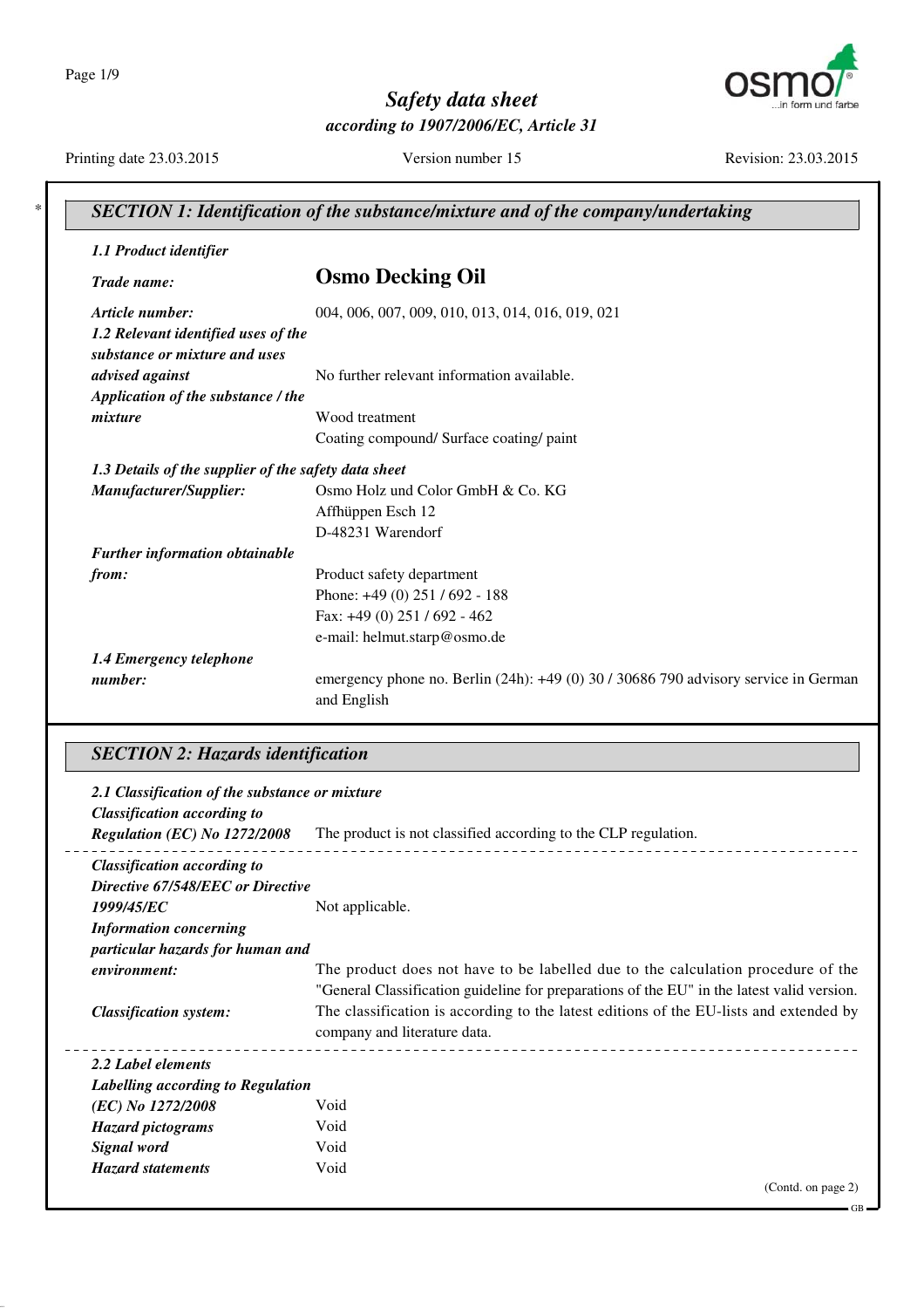

Printing date 23.03.2015 Version number 15 Revision: 23.03.2015

GB

# *Trade name:* **Osmo Decking Oil**

|                                           | (Contd. of page $1$ )                                                                 |
|-------------------------------------------|---------------------------------------------------------------------------------------|
| <b>Precautionary statements</b>           | Although this product is not subject to identification regulations, we recommend that |
|                                           | the safety suggestions are observed.                                                  |
|                                           | If medical advice is needed, have product container or label at hand.                 |
|                                           | P271 Use only outdoors or in a well-ventilated area.                                  |
|                                           | P262 Do not get in eyes, on skin, or on clothing.                                     |
|                                           | P501 Dispose of contents/container in accordance with local/regional/national/        |
|                                           | international regulations.                                                            |
| <b>Additional information:</b>            | Observe the general safety regulations when handling chemicals.                       |
|                                           | Always wear a dust mask when sanding.                                                 |
|                                           | Contains 2-butanonoxime. May produce an allergic reaction.                            |
|                                           | Safety data sheet available on request.                                               |
| <b>Information concerning</b>             |                                                                                       |
| particular hazards for human and          |                                                                                       |
| environment:                              | Warning:                                                                              |
|                                           | Wash out any used cloth impregnated with this product immediately after use or store  |
|                                           | in an airtight container (danger of self-ignition)                                    |
| 2.3 Other hazards                         |                                                                                       |
| <b>Results of PBT and vPvB assessment</b> |                                                                                       |
| <b>PBT:</b>                               | Not applicable.                                                                       |
| $v P v B$ :                               | Not applicable.                                                                       |

### *SECTION 3: Composition/information on ingredients*

| 3.2 Mixtures<br>Description:<br>Dangerous components:       | Mixture of substances listed below with nonhazardous additions. |                                                 |             |
|-------------------------------------------------------------|-----------------------------------------------------------------|-------------------------------------------------|-------------|
| CAS: 64742-48-9<br>EC number: 918-481-9                     | aliphatic hydrocarbons, C10-C13                                 | $\blacktriangleright$ Xn R65<br>R <sub>66</sub> | $30 - 60\%$ |
| Index number: 649-327-00-6                                  |                                                                 | $\diamond$ Asp. Tox. 1, H304                    |             |
| Reg.nr.: 01-2119457273-39<br><b>Additional information:</b> | For the wording of the listed risk phrases refer to section 16. |                                                 |             |

### *SECTION 4: First aid measures*

| 4.1 Description of first aid measures |                                                                                           |  |  |
|---------------------------------------|-------------------------------------------------------------------------------------------|--|--|
| <b>General information:</b>           | Immediately remove any clothing soiled by the product.                                    |  |  |
|                                       | Take affected persons out into the fresh air.                                             |  |  |
| After inhalation:                     | Supply fresh air. If required, provide artificial respiration. Keep patient warm. Consult |  |  |
|                                       | doctor if symptoms persist.                                                               |  |  |
|                                       | In case of unconsciousness place patient stably in side position for transportation.      |  |  |
| After skin contact:                   | Immediately wash with water and soap and rinse thoroughly.                                |  |  |
|                                       | If skin irritation continues, consult a doctor.                                           |  |  |
| After eye contact:                    | Rinse opened eye for several minutes under running water. Then consult a doctor.          |  |  |
|                                       | (Contd. on page 3)                                                                        |  |  |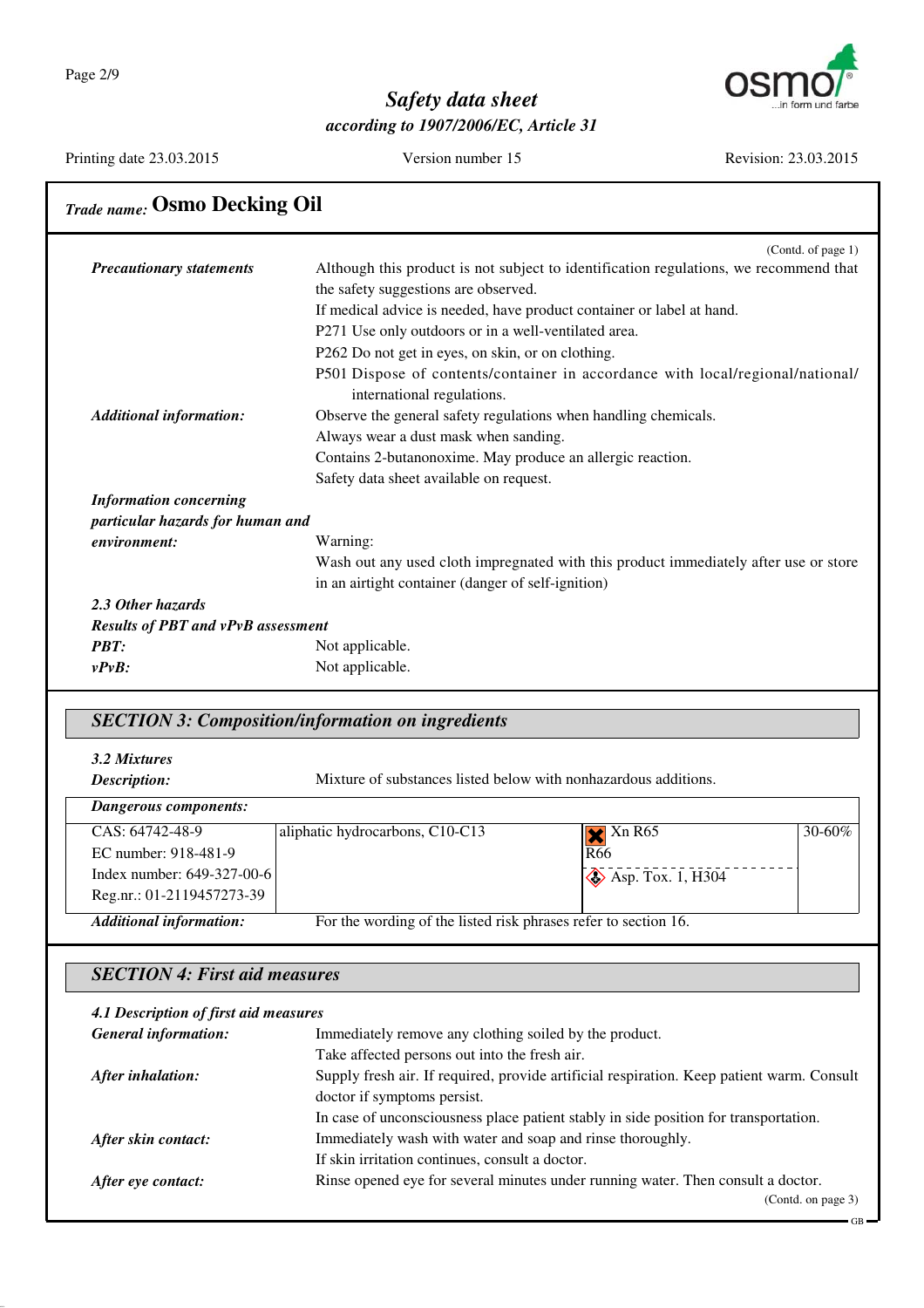

Printing date 23.03.2015 Version number 15 Revision: 23.03.2015

# *Trade name:* **Osmo Decking Oil**

|                                 | (Contd. of page 2)                                                              |
|---------------------------------|---------------------------------------------------------------------------------|
| After swallowing:               | If swallowed, seek medical advice immediately and show this container or label. |
| 4.2 Most important symptoms and |                                                                                 |
| effects, both acute and delayed | Headache                                                                        |
|                                 | <b>Disziness</b>                                                                |
| 4.3 Indication of any immediate |                                                                                 |
| medical attention and special   |                                                                                 |
| <i>treatment needed</i>         | No further relevant information available.                                      |

### *SECTION 5: Firefighting measures*

| 5.1 Extinguishing media          |                                                                                               |
|----------------------------------|-----------------------------------------------------------------------------------------------|
| Suitable extinguishing agents:   | CO2, powder or water spray. Fight larger fires with water spray or alcohol resistant<br>foam. |
| For safety reasons unsuitable    |                                                                                               |
| extinguishing agents:            | Water with full jet                                                                           |
| 5.2 Special hazards arising from |                                                                                               |
| <i>the substance or mixture</i>  | Formation of toxic gases is possible during heating or in case of fire.                       |
| 5.3 Advice for firefighters      |                                                                                               |
| Protective equipment:            | Mouth respiratory protective device.                                                          |
| <b>Additional information</b>    | Dispose of fire debris and contaminated fire fighting water in accordance with official       |
|                                  | regulations.                                                                                  |
|                                  | Cool endangered receptacles with water spray.                                                 |

### *SECTION 6: Accidental release measures*

| 6.1 Personal precautions,<br>protective equipment and |                                                                                         |
|-------------------------------------------------------|-----------------------------------------------------------------------------------------|
| <i>emergency procedures</i>                           | Wear protective equipment. Keep unprotected persons away.                               |
|                                                       | Keep away from ignition sources.                                                        |
|                                                       | Ensure adequate ventilation                                                             |
| <b>6.2 Environmental precautions:</b>                 | Inform respective authorities in case of seepage into water course or sewage system.    |
|                                                       | Do not allow to enter sewers/ surface or ground water.                                  |
| 6.3 Methods and material for                          |                                                                                         |
| containment and cleaning up:                          | Warm water and cleansing agent                                                          |
|                                                       | Absorb with liquid-binding material (sand, diatomite, acid binders, universal binders). |
| <b>6.4 Reference to other sections</b>                | See Section 13 for disposal information.                                                |
|                                                       | No dangerous substances are released.                                                   |

# *SECTION 7: Handling and storage*

| 7.1 Precautions for safe handling Keep away from heat and direct sunlight. |        |
|----------------------------------------------------------------------------|--------|
| Keep receptacles tightly sealed.                                           |        |
| Use only in well ventilated areas.                                         |        |
|                                                                            | $\sim$ |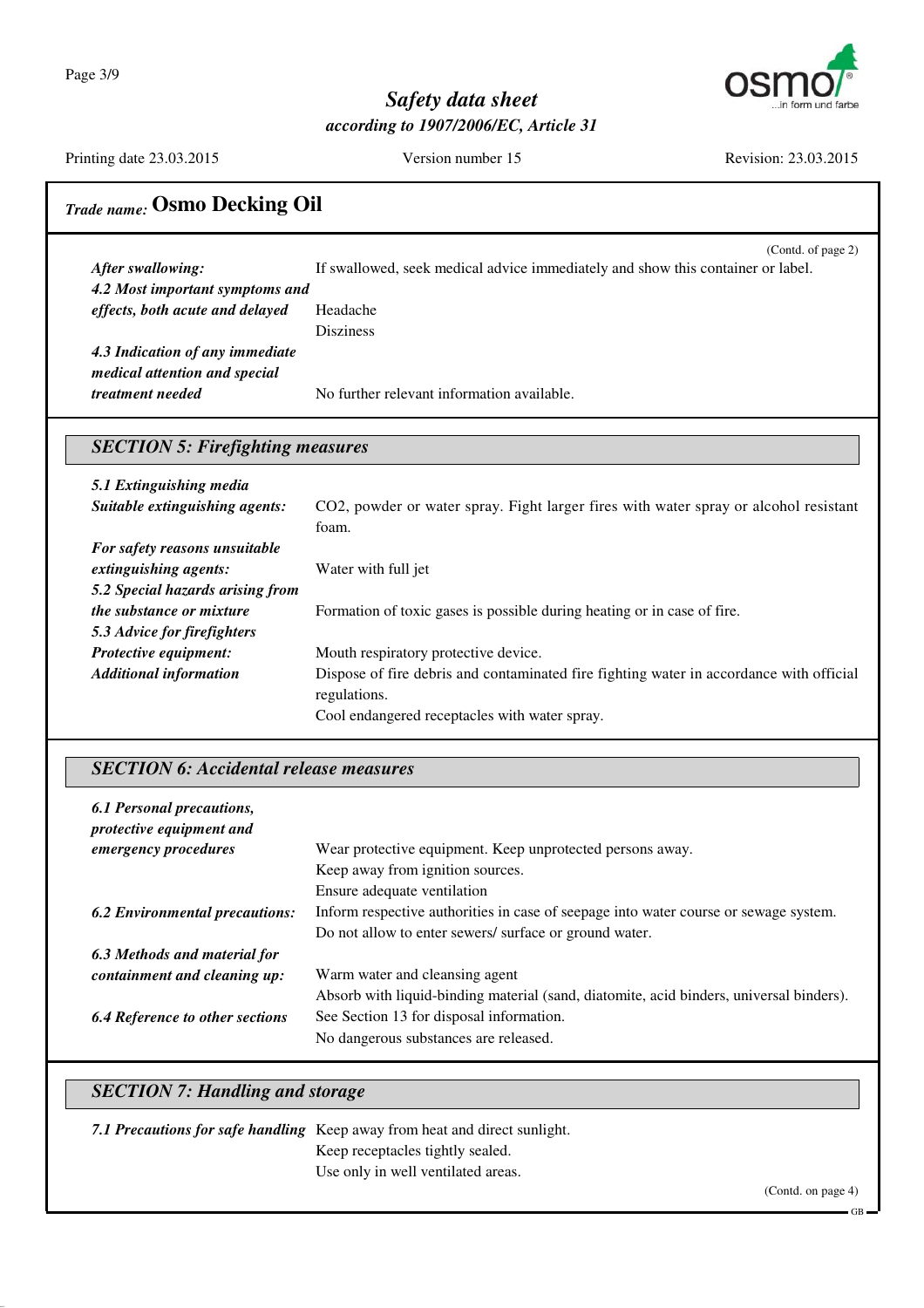Page 4/9



## *Safety data sheet according to 1907/2006/EC, Article 31*

Printing date 23.03.2015 Version number 15 Revision: 23.03.2015

# *Trade name:* **Osmo Decking Oil**

|                                                                  |                                                            | (Contd. of page 3) |
|------------------------------------------------------------------|------------------------------------------------------------|--------------------|
|                                                                  | Prevent formation of aerosols.                             |                    |
| <b>Information about fire - and</b>                              |                                                            |                    |
| explosion protection:                                            | Keep ignition sources away - Do not smoke.                 |                    |
| 7.2 Conditions for safe storage, including any incompatibilities |                                                            |                    |
| Storage:                                                         |                                                            |                    |
| Requirements to be met by                                        |                                                            |                    |
| storerooms and receptacles:                                      | Store in a cool location.                                  |                    |
|                                                                  | Store only in the original receptacle.                     |                    |
| Information about storage in one                                 |                                                            |                    |
| common storage facility:                                         | Do not store together with alkalis (caustic solutions).    |                    |
|                                                                  | Do not store together with oxidising and acidic materials. |                    |
| <b>Further information about</b>                                 |                                                            |                    |
| storage conditions:                                              | Keep container tightly sealed.                             |                    |
|                                                                  | Store in cool, dry conditions in well sealed receptacles.  |                    |
| Storage class:                                                   | 10                                                         |                    |
| 7.3 Specific end $use(s)$                                        | No further relevant information available.                 |                    |
| <b>SECTION 8: Exposure controls/personal protection</b>          |                                                            |                    |
|                                                                  |                                                            |                    |
| <b>Additional information about</b>                              |                                                            |                    |
| design of technical facilities:                                  | No further data; see item 7.                               |                    |
|                                                                  |                                                            |                    |
| 8.1 Control parameters                                           |                                                            |                    |

*Ingredients with limit values that require monitoring at the workplace:*

### **64742-48-9 aliphatic hydrocarbons, C10-C13**

TWA (8 H) Long-term value: 1.000 mg/m³, 150 ppm ppm Source: UK SIA

*Additional information:* The lists valid during the making were used as basis.

#### *8.2 Exposure controls*

| Personal protective equipment:  |                                                                                       |
|---------------------------------|---------------------------------------------------------------------------------------|
| General protective and hygienic |                                                                                       |
| measures:                       | Immediately remove all soiled and contaminated clothing                               |
|                                 | Keep away from foodstuffs, beverages and feed.                                        |
|                                 | Avoid contact with the eyes and skin.                                                 |
|                                 | Do not eat, drink, smoke or sniff while working.                                      |
|                                 | Do not carry product impregnated cleaning cloths in trouser pockets.                  |
| <b>Respiratory protection:</b>  | Use suitable respiratory protective device only when aerosol or mist is formed.       |
|                                 | Not necessary if room is well-ventilated.                                             |
| <b>Protection of hands:</b>     | To avoid skin problems reduce the wearing of gloves to the required minimum.          |
|                                 | Selection of the glove material on consideration of the penetration times, rates of   |
|                                 | diffusion and the degradation                                                         |
|                                 | The glove material has to be impermeable and resistant to the product/ the substance/ |
|                                 | the preparation.                                                                      |
|                                 | $(Cond \text{ on } \text{pose } 5)$                                                   |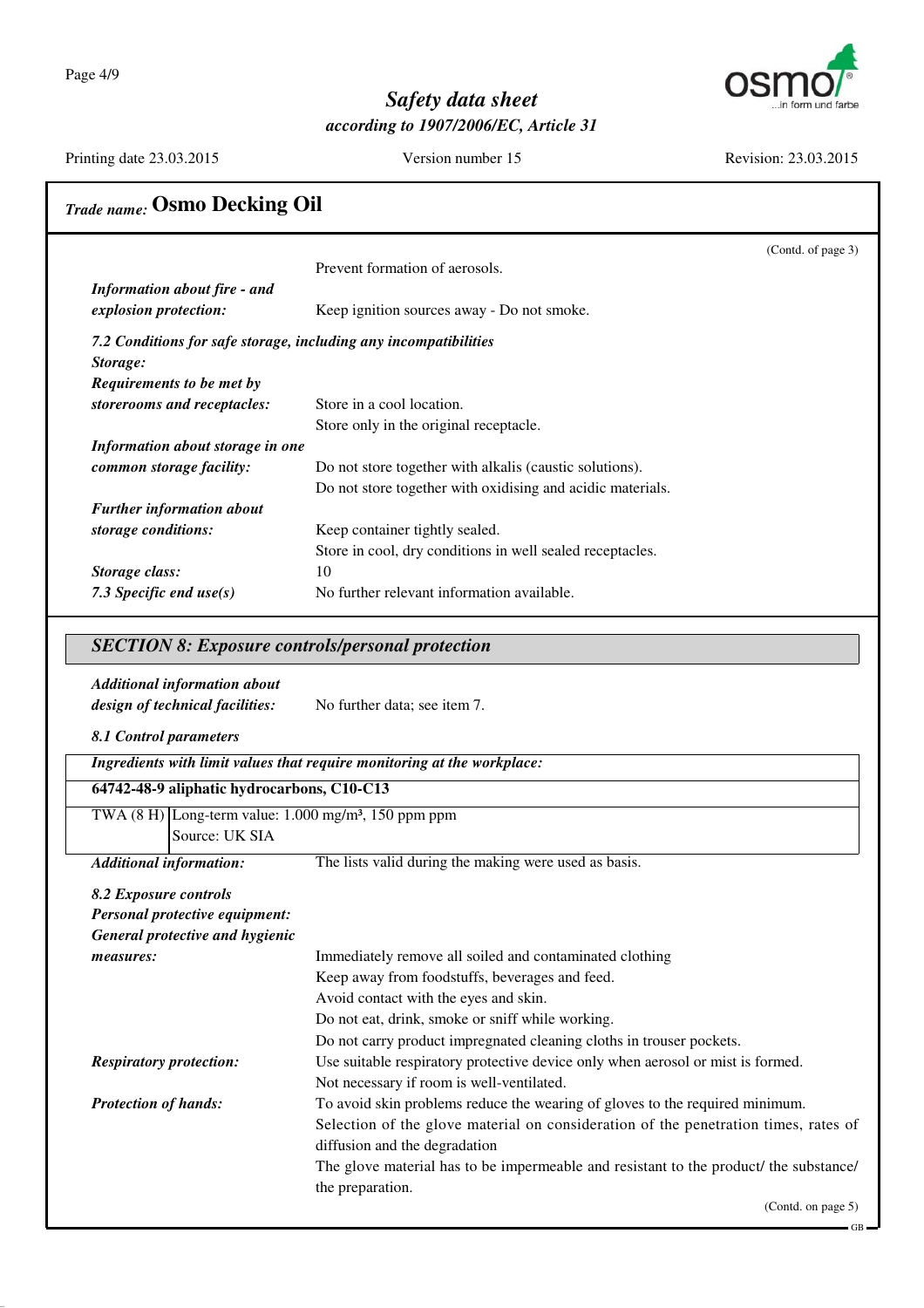Page 5/9



# *Safety data sheet according to 1907/2006/EC, Article 31*

Printing date 23.03.2015 Version number 15 Revision: 23.03.2015

# *Trade name:* **Osmo Decking Oil**

|                                  | (Contd. of page 4)                                                                                                              |
|----------------------------------|---------------------------------------------------------------------------------------------------------------------------------|
| <b>Material of gloves</b>        | Nitrile rubber, NBR                                                                                                             |
|                                  | <b>Penetration time of glove material</b> The exact break trough time has to be found out by the manufacturer of the protective |
|                                  | gloves and has to be observed.                                                                                                  |
| For the permanent contact gloves |                                                                                                                                 |
| made of the following materials  |                                                                                                                                 |
| <i>are suitable:</i>             | Nitrile rubber, NBR                                                                                                             |
|                                  | Recommended thickness of the material: $\geq 0.4$ mm                                                                            |
| As protection from splashes      |                                                                                                                                 |
| gloves made of the following     |                                                                                                                                 |
| materials are suitable:          | Nitrile rubber, NBR                                                                                                             |
| Eye protection:                  | Goggles recommended during refilling                                                                                            |
| <b>Body protection:</b>          | Protective work clothing                                                                                                        |

| 9.1 Information on basic physical and chemical properties<br><b>General Information</b> |                                                                                                |
|-----------------------------------------------------------------------------------------|------------------------------------------------------------------------------------------------|
| Appearance:                                                                             |                                                                                                |
| Form:                                                                                   | Fluid                                                                                          |
| Colour:                                                                                 | According to product specification                                                             |
| Odour:                                                                                  | Mild                                                                                           |
| Change in condition                                                                     |                                                                                                |
| <b>Melting point/Melting range:</b>                                                     | Undetermined.                                                                                  |
| <b>Boiling point/Boiling range:</b>                                                     | $>180^{\circ}$ C                                                                               |
| <b>Flash point:</b>                                                                     | $> 62$ °C (DIN EN ISO 2719)                                                                    |
| Ignition temperature:                                                                   | 240 °C                                                                                         |
| Self-igniting:                                                                          | Product is not selfigniting.                                                                   |
| Danger of explosion:                                                                    | Product is not explosive. However, formation of explosive air/vapour mixtures are<br>possible. |
| <b>Explosion limits:</b>                                                                |                                                                                                |
| Lower:                                                                                  | $0.6$ Vol $%$                                                                                  |
| <b>Upper:</b>                                                                           | $7.0$ Vol $%$                                                                                  |
| Density at 20 $\degree$ C:                                                              | $0.85 - 1.0$ g/cm <sup>3</sup> (DIN 51757)                                                     |
| Solubility in / Miscibility with                                                        |                                                                                                |
| water:                                                                                  | Not miscible or difficult to mix.                                                              |
| Viscosity:                                                                              |                                                                                                |
| Kinematic at $20^{\circ}$ C:                                                            | 25-50 s (DIN 53211/3mm)                                                                        |
|                                                                                         | >21 mm <sup>2</sup> /s (40 °C)                                                                 |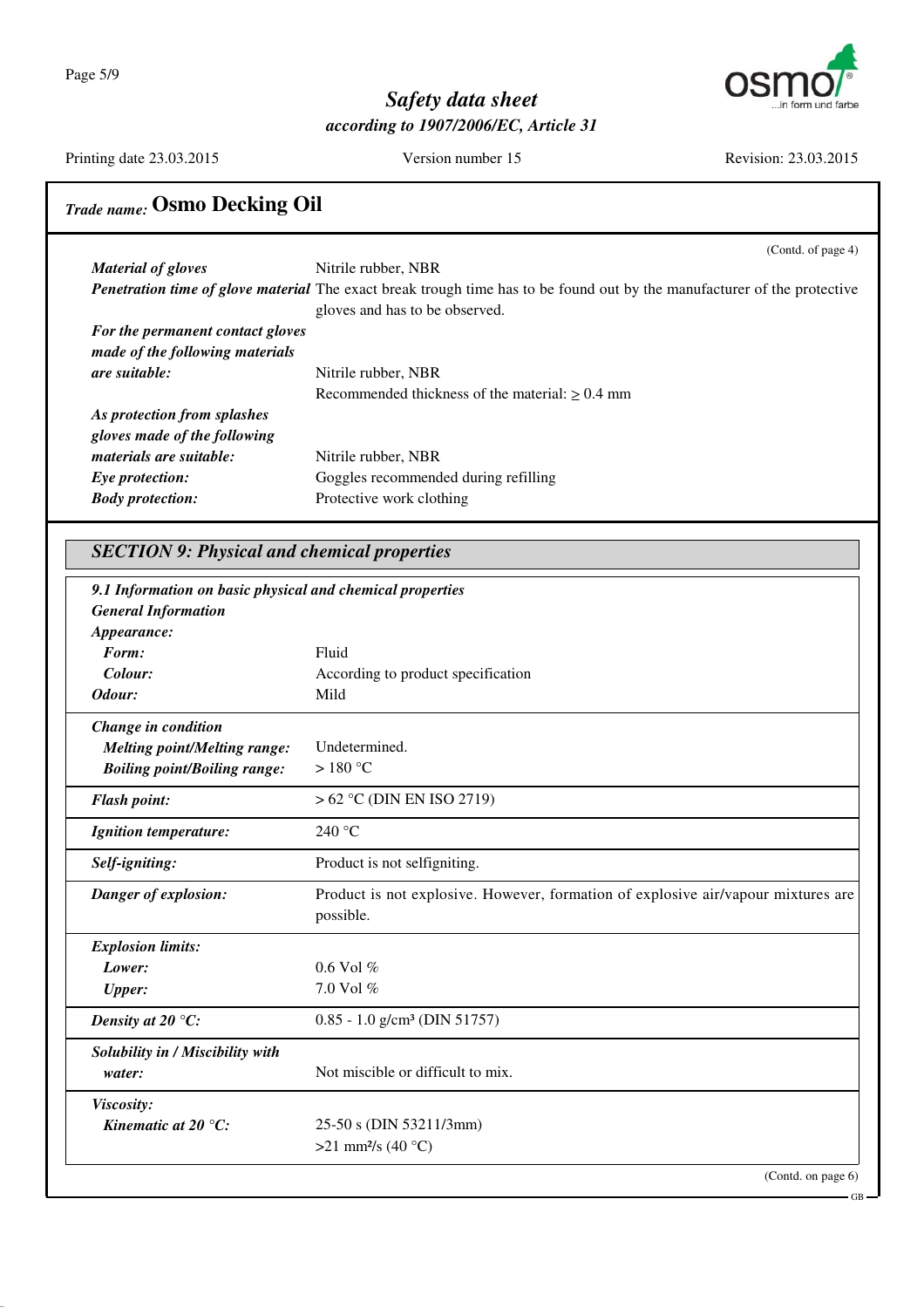

Printing date 23.03.2015 Version number 15 Revision: 23.03.2015

# *Trade name:* **Osmo Decking Oil** (Contd. of page 5) *Solvent content: VOC* (*EC*)  $<$  500 g/l (VOC-max. = 500 g/l (2010 A/i)) **9.2 Other information** No further relevant information available. *SECTION 10: Stability and reactivity 10.1 Reactivity 10.2 Chemical stability Thermal decomposition / conditions to be avoided:* No decomposition if used according to specifications. *10.3 Possibility of hazardous reactions* Reacts with fabric soaked in the product (e.g. cleaning wool). 10.4 Conditions to avoid No further relevant information available. 10.5 Incompatible materials: No further relevant information available. *10.6 Hazardous decomposition products:* Carbon monoxide and carbon dioxide Nitrogen oxides (NOx) *Additional information:* Warning: Wash out any used cloth impregnated with this product immediately after use or store in an airtight container (danger of self-ignition)

### *SECTION 11: Toxicological information*

*11.1 Information on toxicological effects*

|                                            | Acute toxicity:                             |                                                                                     |  |  |  |
|--------------------------------------------|---------------------------------------------|-------------------------------------------------------------------------------------|--|--|--|
|                                            | LD/LC50 values relevant for classification: |                                                                                     |  |  |  |
| 64742-48-9 aliphatic hydrocarbons, C10-C13 |                                             |                                                                                     |  |  |  |
| Oral                                       | LD50                                        | $>2000$ mg/kg (rat)                                                                 |  |  |  |
| Dermal                                     | LD50                                        | $>2000$ mg/kg (rat)                                                                 |  |  |  |
|                                            |                                             | Inhalative $ LC50/4h  > 5$ mg/l (rat)                                               |  |  |  |
| 96-29-7 2-butanonoxime                     |                                             |                                                                                     |  |  |  |
| Oral                                       | LD50                                        | $3700$ mg/kg (rat)                                                                  |  |  |  |
| Dermal                                     | LD50                                        | 200-2000 mg/kg $(rat)$                                                              |  |  |  |
|                                            |                                             | Inhalative $ LC50/4h 20$ mg/l (rat)                                                 |  |  |  |
|                                            | <b>Primary irritant effect:</b>             |                                                                                     |  |  |  |
| on the skin:                               |                                             | At long or repeated contact with skin it may cause dermatitis due to the degreasing |  |  |  |
|                                            |                                             | effect of the solvent.                                                              |  |  |  |
| on the eye:                                |                                             | not tested                                                                          |  |  |  |
|                                            | Sensitisation:                              | Sensitising effect by skin contact is possible by prolonged exposure.               |  |  |  |

(Contd. on page 7)

GB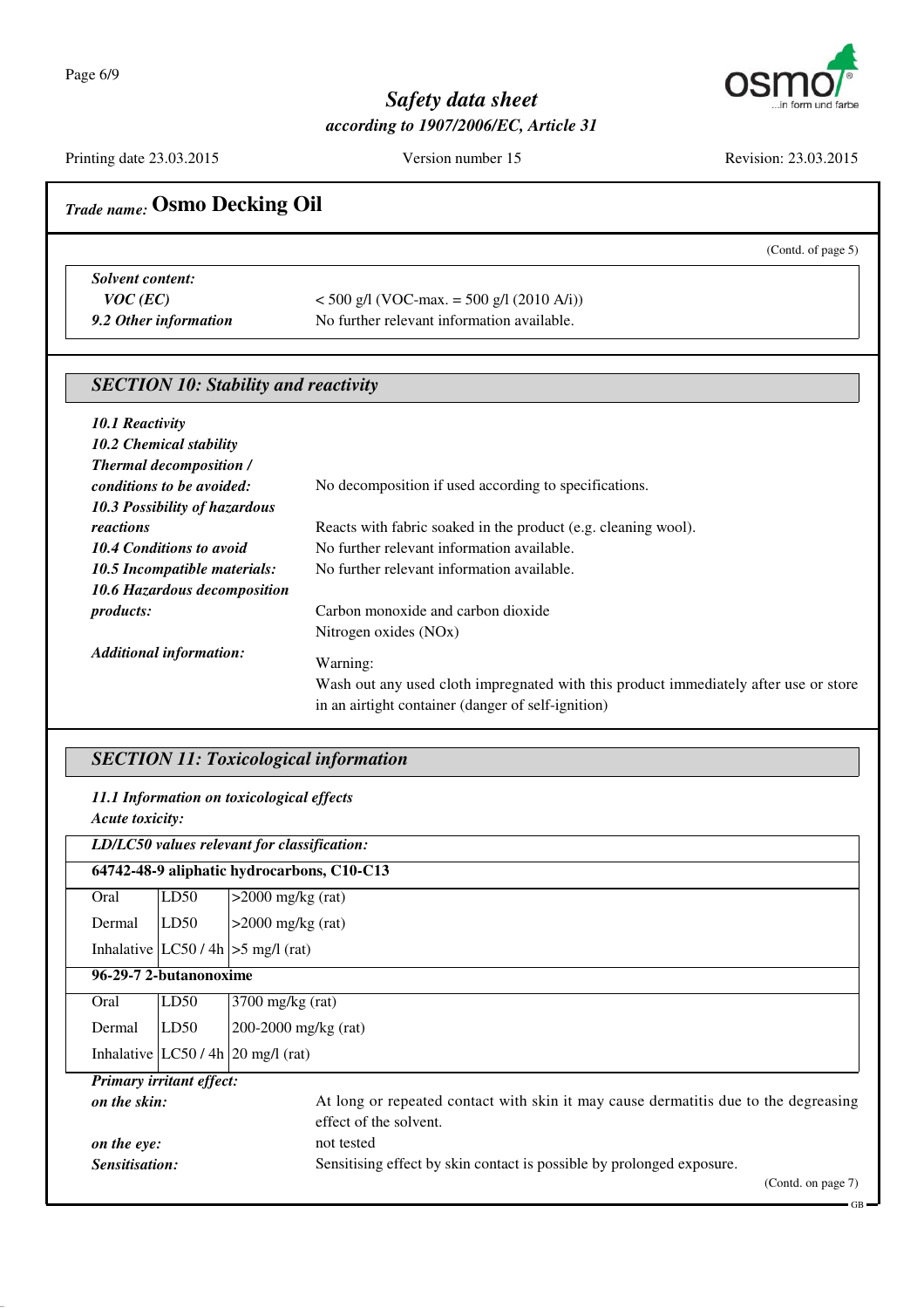

Printing date 23.03.2015 Version number 15 Revision: 23.03.2015

| <b>Trade name: Osmo Decking Oil</b>                                                         |                                                                                                                                                                                                                                                                                                                                                                                                              |  |
|---------------------------------------------------------------------------------------------|--------------------------------------------------------------------------------------------------------------------------------------------------------------------------------------------------------------------------------------------------------------------------------------------------------------------------------------------------------------------------------------------------------------|--|
|                                                                                             | (Contd. of page 6)                                                                                                                                                                                                                                                                                                                                                                                           |  |
| <b>Additional toxicological</b><br>information:<br><b>Sensitisation</b>                     | The product is not subject to classification according to the calculation method of the<br>General EU Classification Guidelines for Preparations as issued in the latest version.<br>When used and handled according to specifications, the product does not have any<br>harmful effects to our experience and the information provided to us.<br>Contains 2-butanonoxime. May produce an allergic reaction. |  |
| <b>SECTION 12: Ecological information</b>                                                   |                                                                                                                                                                                                                                                                                                                                                                                                              |  |
| 12.1 Toxicity                                                                               |                                                                                                                                                                                                                                                                                                                                                                                                              |  |
| <b>Aquatic toxicity:</b>                                                                    |                                                                                                                                                                                                                                                                                                                                                                                                              |  |
| 64742-48-9 aliphatic hydrocarbons, C10-C13                                                  |                                                                                                                                                                                                                                                                                                                                                                                                              |  |
| $EC50 / 48h$ >1000 mg/l (daphnia)                                                           |                                                                                                                                                                                                                                                                                                                                                                                                              |  |
| $IC50 / 72h$  >1000 mg/l (algae)                                                            |                                                                                                                                                                                                                                                                                                                                                                                                              |  |
| $LC50 / 96h$ > 1000 mg/l (fish)                                                             |                                                                                                                                                                                                                                                                                                                                                                                                              |  |
|                                                                                             | 12.2 Persistence and degradability No further relevant information available.                                                                                                                                                                                                                                                                                                                                |  |
| 12.3 Bioaccumulative potential                                                              | No further relevant information available.                                                                                                                                                                                                                                                                                                                                                                   |  |
| 12.4 Mobility in soil                                                                       | No further relevant information available.                                                                                                                                                                                                                                                                                                                                                                   |  |
| Additional ecological information:                                                          |                                                                                                                                                                                                                                                                                                                                                                                                              |  |
| <b>General notes:</b>                                                                       | Water hazard class 1 (German Regulation) (Self-assessment): slightly hazardous for                                                                                                                                                                                                                                                                                                                           |  |
|                                                                                             | water                                                                                                                                                                                                                                                                                                                                                                                                        |  |
| 12.5 Results of PBT and vPvB assessment                                                     | Do not allow product to reach ground water, water course or sewage system.                                                                                                                                                                                                                                                                                                                                   |  |
| <b>PBT:</b>                                                                                 | Not applicable.                                                                                                                                                                                                                                                                                                                                                                                              |  |
| vPvB:                                                                                       | Not applicable.                                                                                                                                                                                                                                                                                                                                                                                              |  |
| 12.6 Other adverse effects                                                                  | No further relevant information available.                                                                                                                                                                                                                                                                                                                                                                   |  |
|                                                                                             |                                                                                                                                                                                                                                                                                                                                                                                                              |  |
| <b>SECTION 13: Disposal considerations</b>                                                  |                                                                                                                                                                                                                                                                                                                                                                                                              |  |
| 13.1 Waste treatment methods                                                                |                                                                                                                                                                                                                                                                                                                                                                                                              |  |
| <b>Recommendation</b>                                                                       | Must not be disposed together with household garbage. Do not allow product to reach                                                                                                                                                                                                                                                                                                                          |  |
|                                                                                             | sewage system.                                                                                                                                                                                                                                                                                                                                                                                               |  |
| European waste catalogue                                                                    |                                                                                                                                                                                                                                                                                                                                                                                                              |  |
| 08 01 11* waste paint and varnish containing organic solvents or other dangerous substances |                                                                                                                                                                                                                                                                                                                                                                                                              |  |
|                                                                                             | 15 01 10* packaging containing residues of or contaminated by dangerous substances                                                                                                                                                                                                                                                                                                                           |  |
| <b>Uncleaned packaging:</b>                                                                 |                                                                                                                                                                                                                                                                                                                                                                                                              |  |
| Recommendation:                                                                             | Disposal must be made according to official regulations.                                                                                                                                                                                                                                                                                                                                                     |  |
|                                                                                             | (Contd. on page 8)                                                                                                                                                                                                                                                                                                                                                                                           |  |
|                                                                                             |                                                                                                                                                                                                                                                                                                                                                                                                              |  |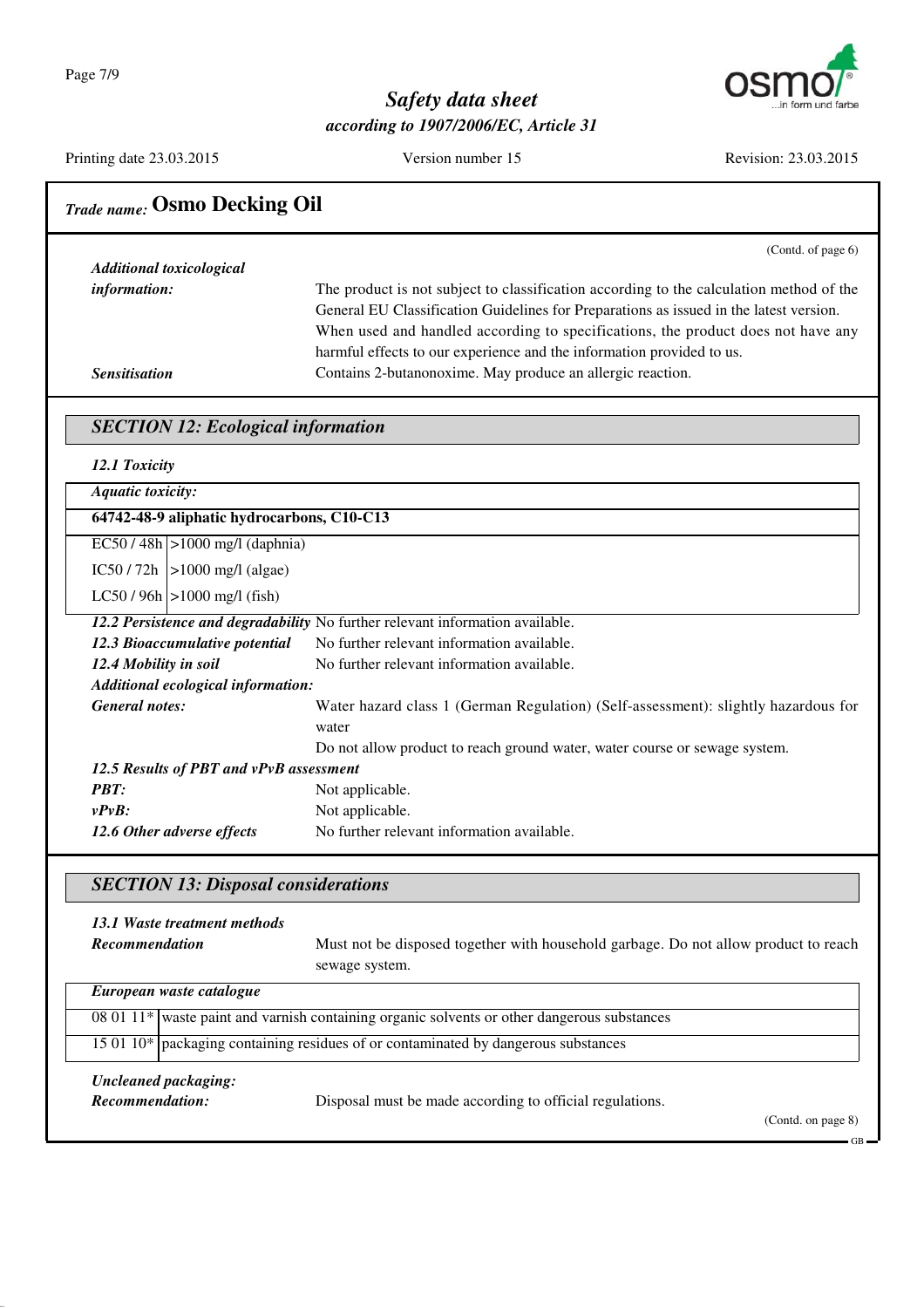

Printing date 23.03.2015 Version number 15 Revision: 23.03.2015

(Contd. of page 7)

# *Trade name:* **Osmo Decking Oil**

*Recommended cleansing agents:* Solvent naphtha

| <b>SECTION 14: Transport information</b>        |                 |  |
|-------------------------------------------------|-----------------|--|
| 14.1 UN-Number                                  |                 |  |
| ADR, ADN, IMDG, IATA                            | Void            |  |
| 14.2 UN proper shipping name                    |                 |  |
| ADR, ADN, IMDG, IATA                            | Void            |  |
| 14.3 Transport hazard class(es)                 |                 |  |
| ADR, ADN, IMDG, IATA                            |                 |  |
| <b>Class</b>                                    | Void            |  |
| 14.4 Packing group                              |                 |  |
| ADR, IMDG, IATA                                 | Void            |  |
| <b>14.5 Environmental hazards:</b>              |                 |  |
| Marine pollutant:                               | N <sub>o</sub>  |  |
| 14.6 Special precautions for user               | Not applicable. |  |
| 14.7 Transport in bulk according to Annex II of |                 |  |
| <b>MARPOL73/78 and the IBC Code</b>             | Not applicable. |  |
| <b>UN</b> "Model Regulation":                   |                 |  |

### *SECTION 15: Regulatory information*

*15.1 Safety, health and environmental regulations/ legislation specific for the substance or mixture* No further relevant information available. *15.2 Chemical safety assessment:* A Chemical Safety Assessment has not been carried out.

### *SECTION 16: Other information*

This information is based on our present knowledge. However, this shall not constitute a guarantee for any specific product features and shall not establish a legally valid contractual relationship.

| <b>Relevant phrases</b>                     | H304 May be fatal if swallowed and enters airways.        |
|---------------------------------------------|-----------------------------------------------------------|
|                                             | R65 Harmful: may cause lung damage if swallowed.          |
|                                             | R66 Repeated exposure may cause skin dryness or cracking. |
| <b>Department issuing MSDS:</b><br>Contact: | product safety department<br>Hr. Dr. Starp                |

(Contd. on page 9)

GB